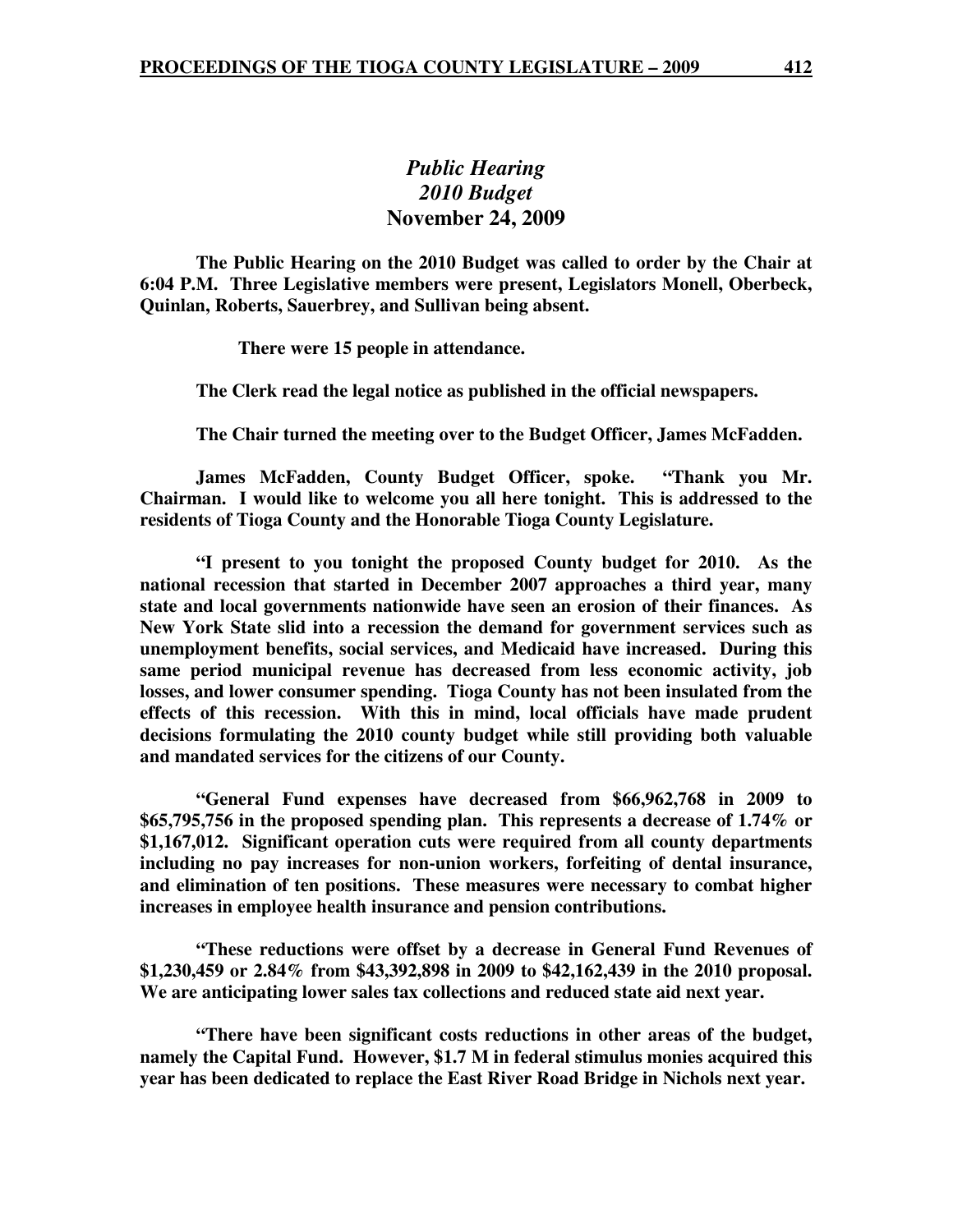**"Overall the total proposed spending plan of all funds is \$85,814,893, is a decrease of \$1,526,167 or 1.75% over the current year. It is proposed that a decrease of appropriated fund balance in the amount of \$800,000 be used to help offset the General Fund increase. This will bring the appropriated fund balance in the 2010 plan down to \$3,800,000 from \$4,600,000 this year.** 

 **"The county tax levy will increase \$863,447 or 4.55% to \$19,833,317, although tax rates vary from town to town and village to village due to the state established equalization rates. The composite tax rate for all taxing districts combined have decreased \$0.15 to \$13.63 per \$1000 due to a slight increase in net assessments.** 

 **"The other tax that appears on your bill is the recycling tax. The tax levy for recycling in the solid waste budget has increased from \$796,594 to \$828,403, an increase of \$31,809 or 3.99% for 2010. Appropriations have decreased \$20,061 or 1.57% from 2009. However, revenues have also decreased \$51,870 or 10.7%. The proposed composite tax rate will drop from \$0.58 to \$0.57 per \$1000 of assessed value.** 

 **"I would like to thank the County Legislature, Department Heads, and all County Employees for working very diligently these past few months at helping formulate this 2010 budget.** 

 **"I would also like to point out that the projected tax levy may not increase after tonight's hearing without an additional public hearing."** 

 **The County Budget Officer then showed a slide presentation to go over some of the highlights.** 

 **George Penney spoke. "First I applaud the Legislature and the County Departments for decreasing county expenses by more than \$1,000,000, but I do not understand why it should now be necessary to raise property taxes in any amount and this at a time when increasing numbers of taxpayers are facing foreclosure. Thank you."** 

 **Marilee Geibel spoke. "I live in the Town of Owego. This is my first time at attending a meeting. I do feel that I would not want to do your jobs, however I do have a lot of questions and I am not sure if I am limited to time. I saw in the paper where there were some new hires at Social Services and Law Enforcement was not going to be there, so that I believe would assume that we are going to pick up \$75,000 in cell phones, speeding, no stop signs because they are going to be out on the roads and highways I assume, the gentleman and ladies that were up there.**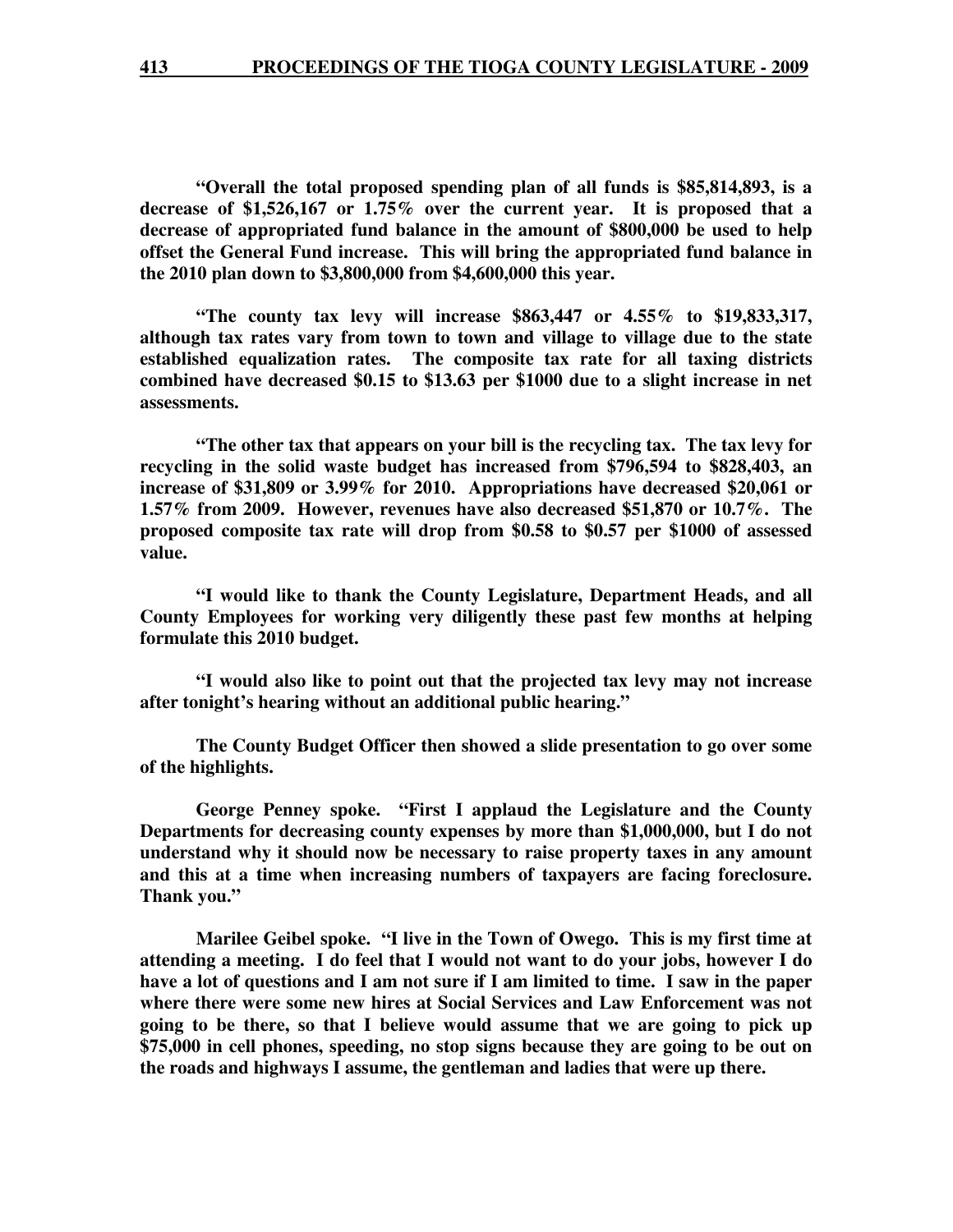**"The health insurance and dental insurance I am not sure where I can find the county employees pay for that. I understand that it is not a very large amount and that it has also not increased yearly for them as to what the rates go up. Say the rates are up 5%, I do not believe their portion goes up that amount of money. Real estate taxes bother me, the fact that there were six pages in the Pennysaver this week seemed absorbent to me. I did talk to Jim earlier and he said that is about what they normally are, but I feel the seniors are kind of maybe going to be pushed out of their homes. There is no social security increases this year and yet gasoline goes up, the fuel goes up, property taxes are going up, groceries are going up, and there is not going to be an increase from what I understand for the next two years, but all their expenses are going to go up.** 

 **"Is this a done deal, the budget?"** 

 **James McFadden, Budget Officer, spoke. "The Legislature will probably have at least one more meeting and then I believe it is two weeks from tonight it would have to be adopted by public resolution two weeks from tonight. Excuse me, three weeks from tonight there will be a night meeting where the final adoption and resolution is passed. They could make some changes, but I have not heard anything major."** 

 **Marilee Geibel spoke. "So between now and December 15th there could be changes to this?"** 

 **Chair Weston spoke. "The budget cannot go up at this point unless we have another hearing. It does not look like it is going to go up. It can go down."** 

 **Legislator Huttleston spoke. "This is a maximum when we have the public hearing. It cannot be raised, but we can lower it and I think in some years we have possibly done that. The only way you can lower it is money revenue that we did not know we had at this point or if we take some more out of surplus, but it cannot go up, but it can go down."** 

 **Marilee Geibel spoke. "So the questions that I have presented, are they addressed, I mean what happens with the questions that I just asked this evening?"** 

 **Chair Weston spoke. "They will be discussed."** 

 **Marilee Geibel spoke. "At your meeting or an open meeting?"** 

 **Chair Weston spoke. "Well if we have an open meeting, if that is the case."**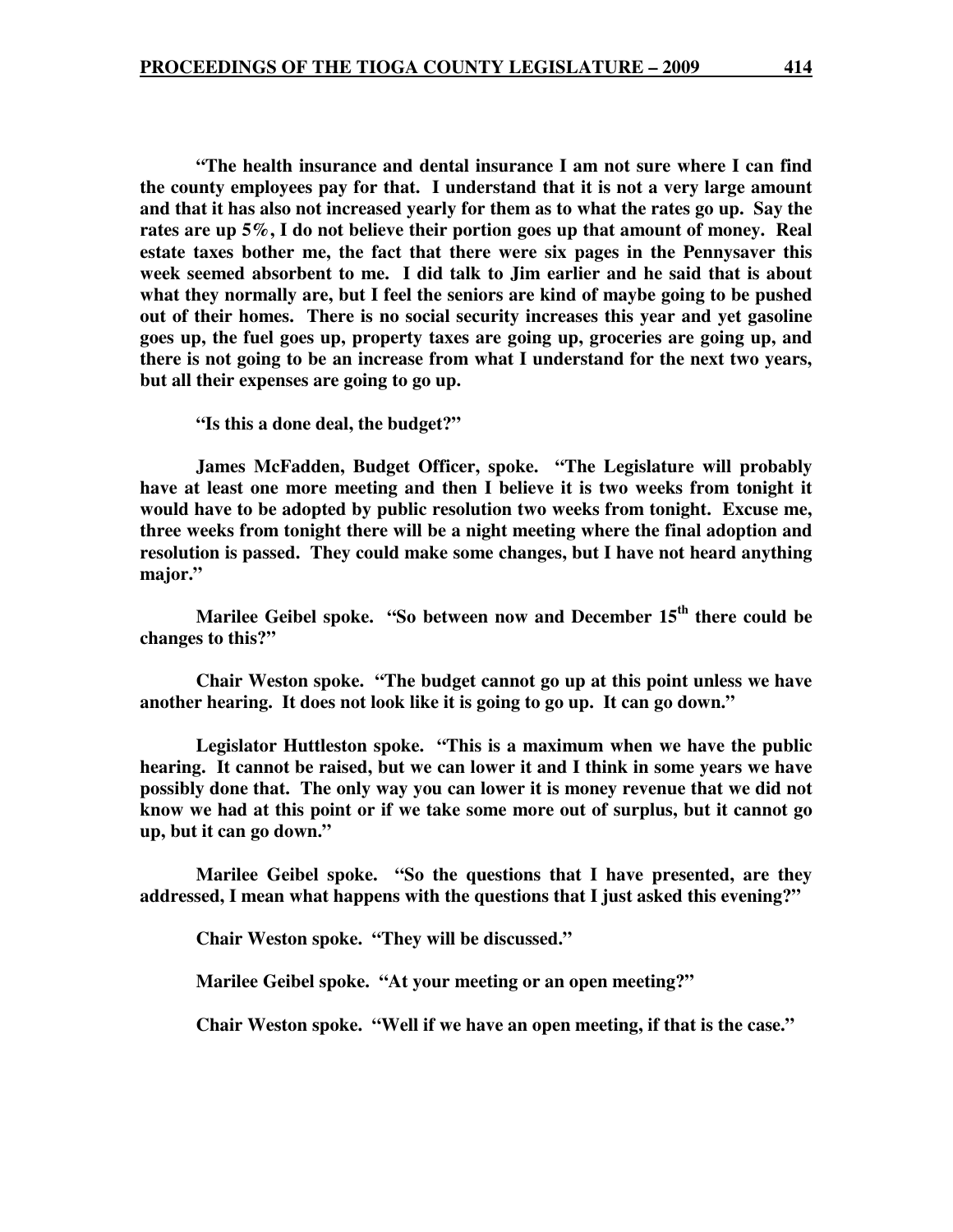**Bridget Kane spoke. "I am from the Village of Owego. I just have one question. In looking at the spending page where total decreases of \$1.16 M and it shows the largest decreases in general government, interfund transfer, and social services. Now social services decreased by \$450,000. General government, which I am assuming is every other department except social services. How many departments are included in general government? The reason why I am asking is because it just seems to me that social services has decreased more than half an amount than the general government. It just does not seem fair to me somehow. I mean I would expect the general government number to be higher or to be a lot higher, a lot higher than it is because there are more departments involved in general government. I would be interested to see a page here that shows the decreases that each and every department took. I think that would be helpful to the public. Thank you."** 

 **James McFadden, County Budget Officer, spoke. "I could try to answer her questions. Social services total spending plan, just social services alone, is a little over 20 million dollars. They are cutting by \$450,000 and actually it was even maybe a little bit more than that when you include fringe benefits and the like. I am sure they cut over 3% of their budget, so it is 20 million.** 

 **"General government is I guess you could say a little bit of everybody else, the Sheriff and Public Safety, and Public Works, Mental Health, Public Health, and those are the ones that the rest totaled \$817,000. The total spending once again the general fund spending is around \$62 million, so social services is about a third of that. There is the breakdown there. It is about a third, \$800,000 and \$450,000 is about a third. The interfund transfer is just a large chunk of money that on a yearly basis is transferred from the general fund to the capital fund to perhaps do a third bridge instead of two bridges, and that is the big change from last year is that we are only going to do two bridges next year I believe instead of a third one. We just wanted to give social services credit because they are the largest department and they did their fair share, they took a tough hit this year.** 

 **"The Sheriff's Department did eliminate I think three positions, maybe four, in the Sheriff's Road Patrol arena which is the reason why they removed two guards from Social Services. Corrections is difficult. How many people work in Corrections is pretty much set by the State and that is always a difficult area for them to go. Then last but not least there is a recession on and probably the crime rate is not going down is my guess too."** 

 **Bridget Kane spoke. "Is there a place on the Internet that we can see those cuts, like point by point, is that on the County website?"**